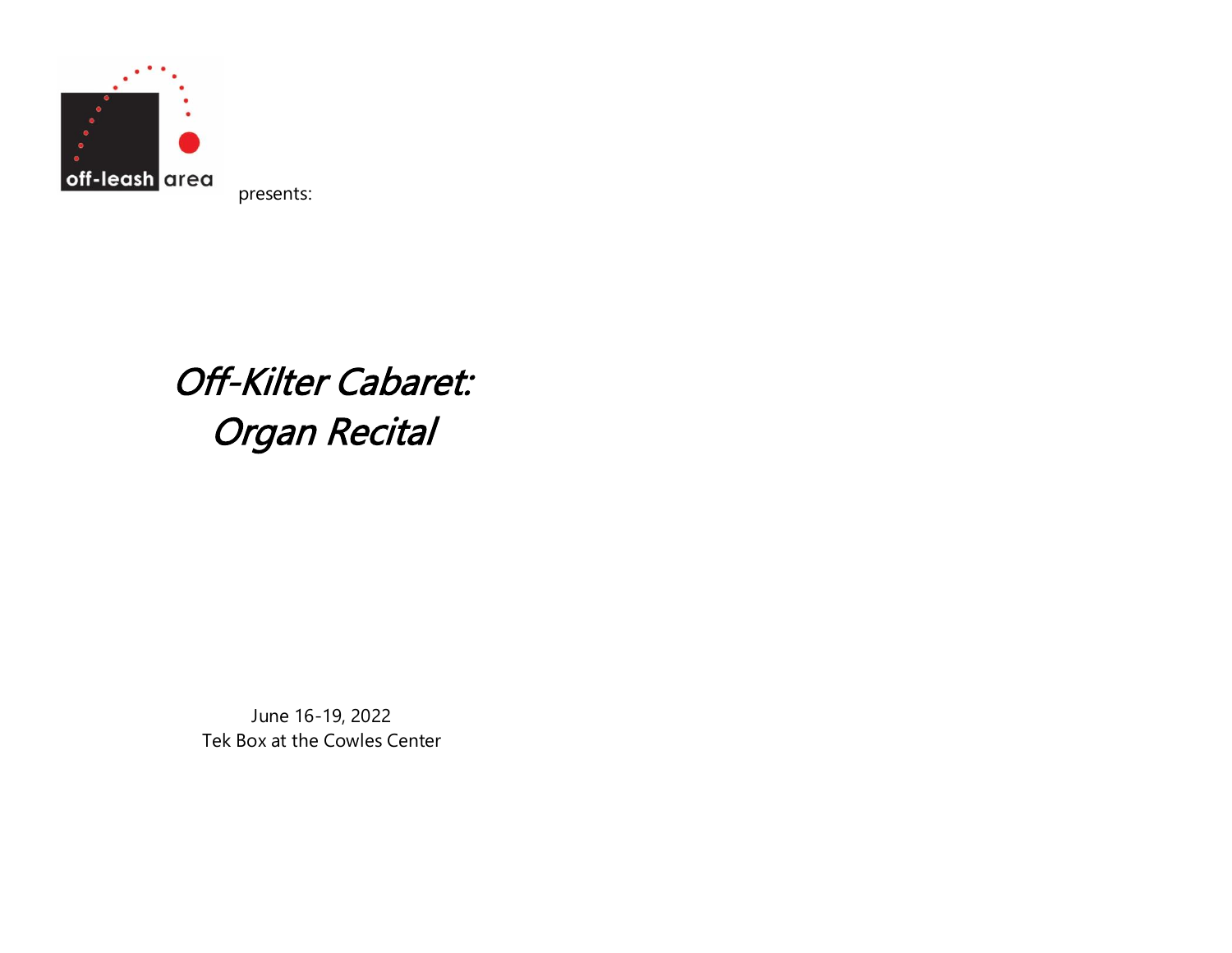## Off-Kilter Cabaret

Show Order

#### The "Hearty" Brain

Created and performed by Scott Sorensen Audio: Philip Sheppard Collaboration: Seth Eberle and Cami Applequist

#### Capitol Riot

Written by Daniel P. Reiva Performed by Shatha Elkhair, Miranda Jerabek, Delvina Logeais, Lars Nelson, and Jenny Tam Music by Robin Reyfield \*contains swearing

#### Spoken and Un-Scene

Written and performed by Braille Sound Engineer: Dameun Strange Special thanks to Vision Loss Resources and Blind Inc. for support

#### Organic Knitting

Choreographed and Performed by Hazel Hill, Bani Lee, Heather Lee, Lainey Lee, Gretchen Pick, Gabriel Rodreick, Lilly Rossow, Neha Siddiqui, and Andrea Zimmerman.

Special thanks to Hope Grathwol who contributed to the choreographic process.

Music: "Life" and "Patience" from Cedar Thoms' Brighter Days Ahead by Christopher Thomson, Anamika Music ASCAP

\*\*Short Intermission\*\* The following pieces may contain mature content Nobody Knows the Trouble

Created and performed by Pat Samples

#### **Ordinary**

Created and performed by Atlas O Phoenix Costume: Feather Happy, Professor Wilkes LLC, Folors Fantasy, AblazeMe (all via Etsy) Music: Instant Karma by John Lennon Good as Hell by Lizzo \*contains nudity

#### Lie-Down Comedy with Amy Salloway

Created and performed by Amy Salloway Sound Design: John LaSala Voice of Ed McMahon: Joe Whiteis Music: Johnny's Theme (The Tonight Show Theme) by Doc Severinsen Special thanks to Paul Herwig, Paula Weakly, Phoenix Stremski, Klark Eversman and Eric Cohen for advice on set and prop construction

Lighting Design: Mike Grogan

Sound and Lighting Operator: Alex Clark

Stage Manager: Misty Brehmer

ASL Interpreter: Maria Dively

Captioning: Lisa Richardson, Veritext CART Captioning

Audio Description: Connie Fullmer

Curated by the Off-Kilter Leadership Group: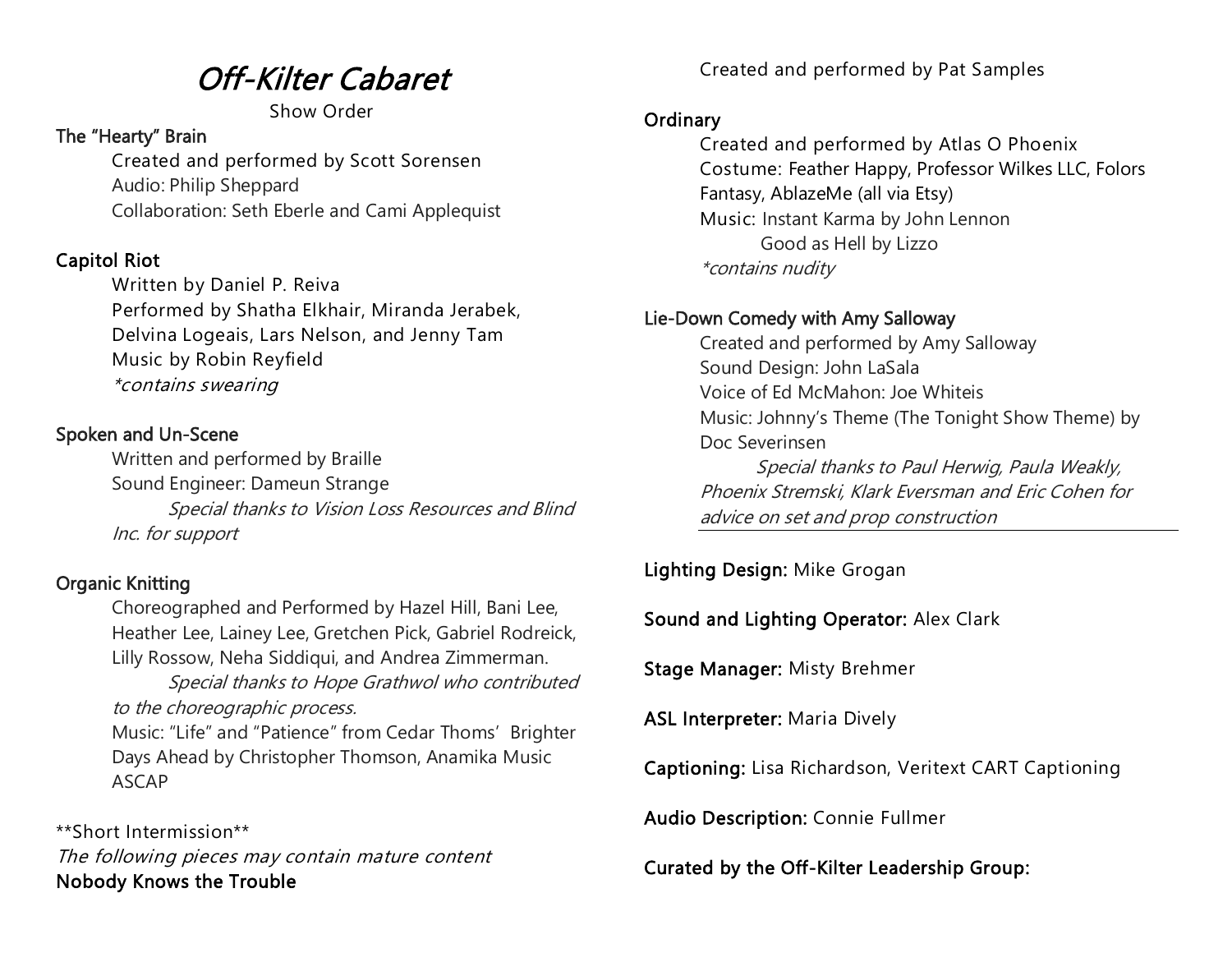Sam Jasmine, Amy Salloway, Jon Skaalen, Paul Herwig and Jennifer Ilse

#### A Note from the Off-Kilter Leadership Group

Off-Leash Area's new performance program is designed to highlight and support artists with disabilities, by making space for and giving voice to artists with disabilities in the design and leadership of the program. This cabaret-style production was curated by the Off-Kilter Leadership Group. Our aim is that Off-Kilter becomes not only an annual event, but grows to provide artistic development support to members of the disability community, bringing attention to the artistry and perspectives of these individuals.

#### This year Off-Leash Area is excited to partner with Young Dance, whose mission is *transforming lives through movement.*

### **Artist Bios**

**Braille**'s evolution as an artist began as a young person, meeting and learning from photographers, videographers and musicians — wanting to do with music, spoken word and hip hop wordplay what people like Ernest Withers did in photographing the Civil Rights movement. Forced to limit artistic activity due to disabling illness, Braille has shown art in solo shows and a touring show. Now, in this show, Braille gets to stretch further and "rewrite my story without having to erase anything."

**Atlas O Phoenix** (they/them/theirs) is an award-winning film director, writer, producer, editor, and actor. Atlas describes their work, "My work as intense and evocative. I want to

encourage viewers to move past their comfort zone towards discovering themselves, their world views, attitudes, and the way they see themselves. I want to explore the fluidity of our existence and what legacy we leave behind. At this point in my artistic journey, embracing my transition in my 50s, I want to create art that not only explores the darkness of the soul; I want to examine its flight to the light. LGBTQIA2+ artists are an enormous inspiration to me, because these stories are powerful and are about overcoming obscene social obstacles based on sexual orientation and gender expression. For some of us, this includes a radical bias towards the color of our skin. If we are vigilant about rejecting tropes, cliches, and tokenism, LGBTQIA2+ art will continue to evolve into a powerful and inspiring force for good in the world."

**Daniel Reiva** (he/him/his) has a MA in Theatre Arts from the University of Minnesota and a K-12 theatre/media arts teaching license, having worked as a theatre/media arts teacher since 2001. In addition, for the last forty years he has launched theatre production efforts for many community organizations, schools and independent groups, facilitating community artistic expression and responding to social justice issues. His goal in theatre is to assemble a racially inclusive ensemble, with young and older adults and those with differing abilities and backgrounds. Performers draw upon their performance skills, imaginations and life experience, using theatre games, improvisation, found poetry and creative movement to collaboratively devise theatrical work. An important part of his goal is to facilitate theatre groups to create productions on issues that are pertinent to the community. His most recent production "…and Now This Happens", concerns the police killing of Daunte Wright in Brooklyn Center. One member of the performance ensemble called working under Dan's direction 'a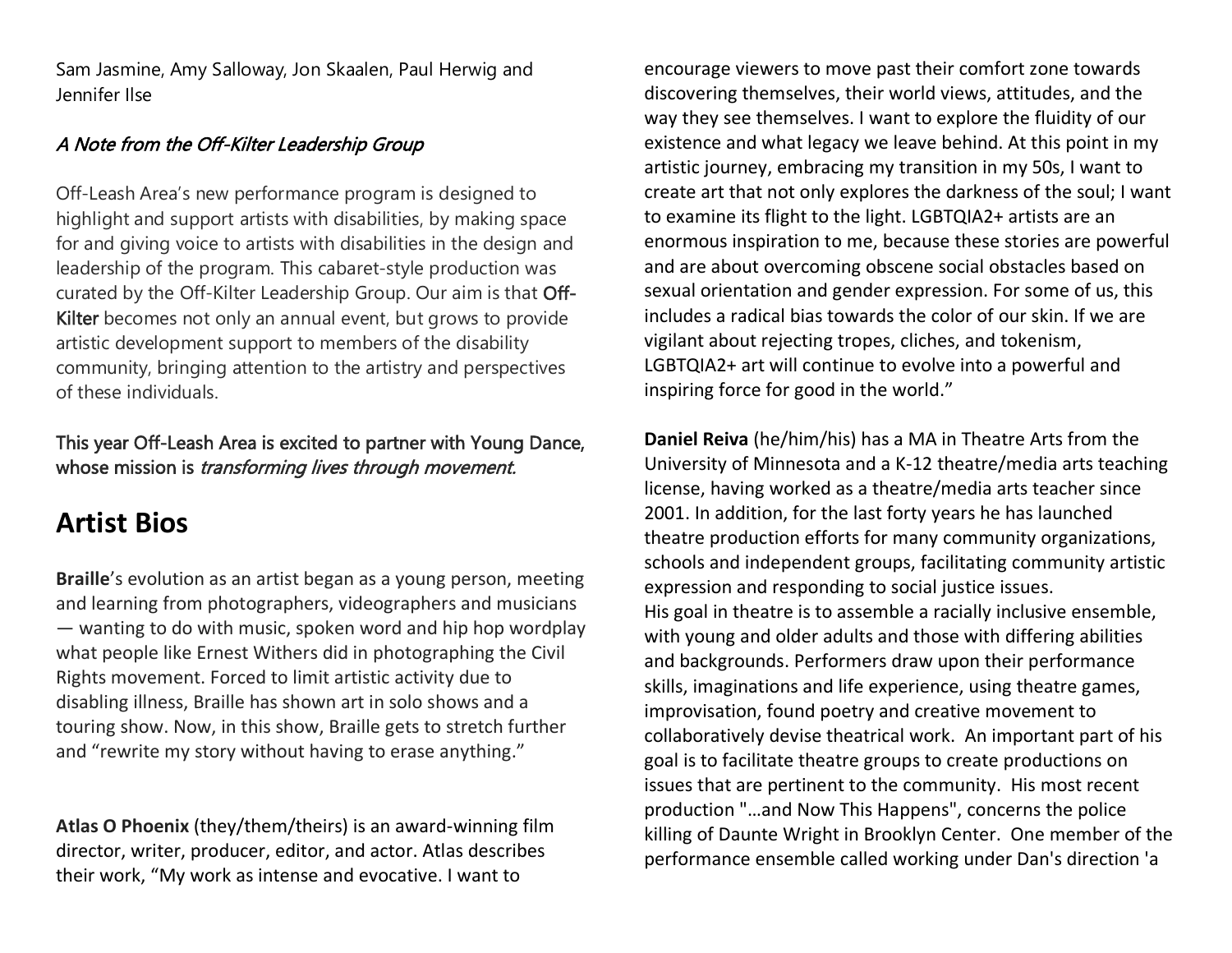great experience' and remarked, 'Thank you for the opportunity to work with you on this important project!'

Actor/writer/storyteller **Amy Salloway** (she/her/hers) is a big fan of the Venn Diagram spot where live theatre, vulnerability and social change overlap. Her award-winning autobiographical solo plays -- *Does This Monologue Make Me Look Fat?*, *So Kiss Me Already, Herschel Gertz!*, and *Circumference* -- have toured to audiences across the US and Canada, and she's contributed personal stories to radio programs on MPR and CBC, as well as the national podcast *Risk!* Amy teaches and coaches narrative performance of every kind through The Story Studio, and, in non-pandemic times, hosts Story Club Minneapolis once a month at the Bryant-Lake Bowl. Tonight's piece is an excerpt of a longer work in progress about chronic illness. For more info on Amy, visit [www.facebook.com/awkwardmomentonstage.](http://www.facebook.com/awkwardmomentonstage)

Pat Samples (she/her/hers), non-fiction writer and poet, is a creative aging champion and advocate for edgy climate action by older adults. She is the author of 8 books and hundreds of published articles and essays. Among her books are *Daily Comforts for Caregivers* and *Body Odyssey: Lessons from the Bones and Belly.* Samples has directed several Minnesota organizations and programs that foster artistic expression in older adults. She has led weekly improvisational movement sessions for older women for over 18 years. She is also a writing coach.

**Scott Paul Sorensen** (he/him/his) is a passionate and kind, 26 years young man from Roseville, Minnesota. As a puppeteer, artist, and tuba player, the arts continuously inspire and connect Scott to the world. Scott works part-time for Goodwill Industries and is an active artist at Interact Center for Visual and Performing Arts, where he writes and creates puppets for

performance, education, and therapy. Puppetry, literature, and wildlife have shaped Scott since a toddler and helped him learn to speak and understand social situations. Jim Henson is Scott's hero. Scott graduated from Irondale High School in 2015. He loves to work and be busy. He has volunteered for many years at the Roseville Library and food shelf. In addition, Scott loves to travel, plays the tuba, and swims for Special Olympics Minnesota.

Since 2010, **Young Dance** has offered programming that integrates dancers with and without disabilities as equal participants in the exploration, creation, and performance of dance. Our mission is to transform lives through movement. The Young Dance All Abilities Dancing class is a group of artists, ranging in age from 11 to 51, with and without disabilities. The artists bring varied expertise and unique perspectives as performers, educators, musicians, physical therapists, activists, and students, to our work together. We aim to push the boundaries of the practice and art of dance.

**Off-Leash Area** is a Minneapolis-based dance and theater company with 23 years of creating original interdisciplinary performance works, including the Ivey Award winning *Psst!*, and designing unique community programs like the Neighborhood Garage Tour. Off-Leash Area champions independent, diverse, and distinct voices in local performing arts, artist-creators of original works, and conducts its collaborations with integrity, respect, and a commitment to high quality production.

Throughout our history, Off-Leash Area has built strong, organic relationships within the disability community. From its collaboration with Blind Inc on its production, *Now Eye See You*